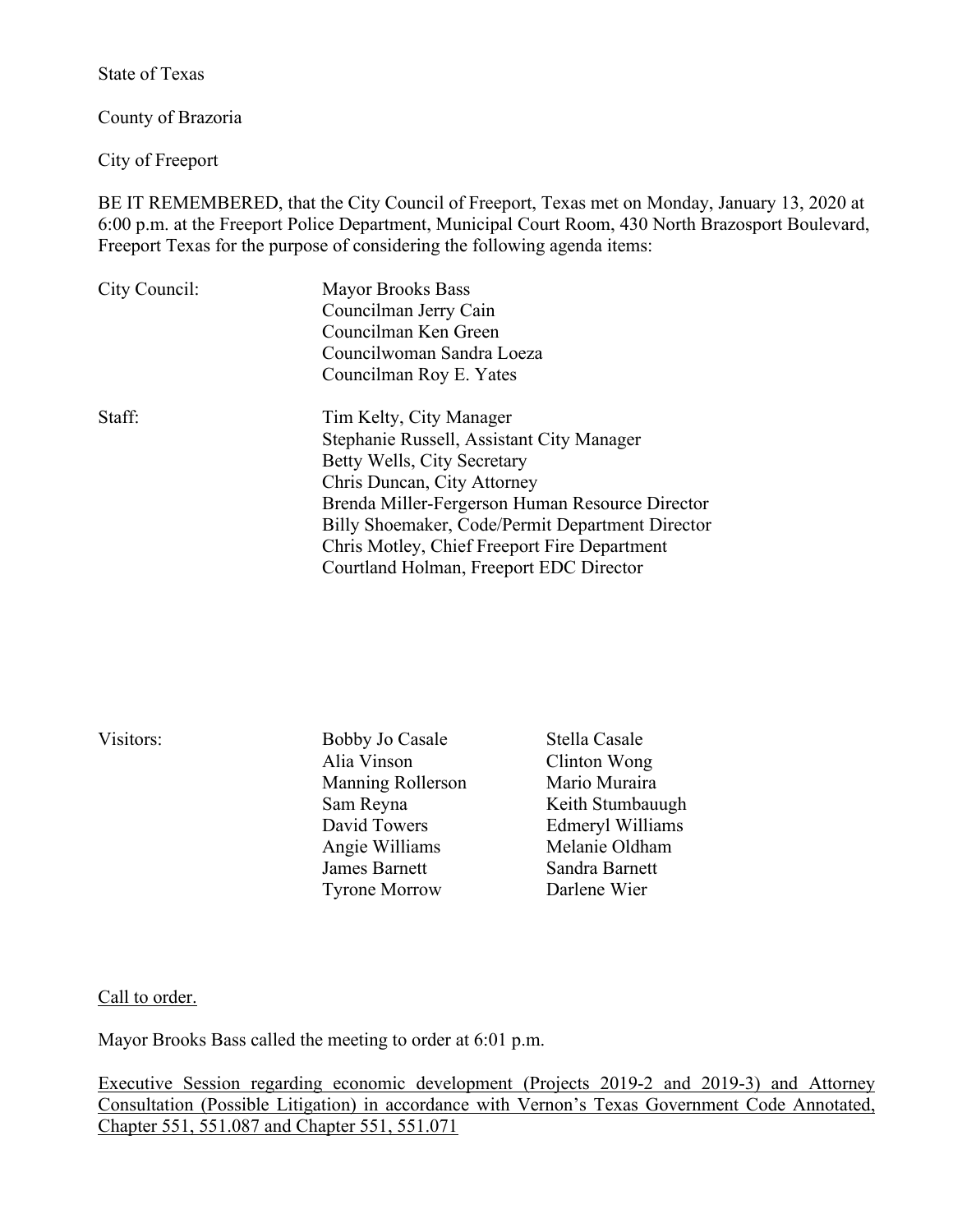Council did not enter into Executive Session.

## **REGULAR SESSION**

Consideration and possible action to approve a resolution consenting to the creation of Freeport Municipal Utility District No. 1, to include land located within the City's corporate boundaries, and providing the conditions under which the consent is given.

Mayor Brooks Bass stated that this process started back in 2013. He said that Council past and present have worked hard to come to this point. Mayor Bass said what this City Council does, will be as transparent as possible, because we work for the city.

Mayor Bass allowed the citizens the opportunity to speak at the opening of the meeting.

Mr. Bob Casale, Stella Casale, Manning Rollerson, and Keith Stumbaugh had questions. Mayor Brooks Bass said that their questions would be addressed

Aliah Vinson, Attorney for Clinton Wong, asked that council delay taking formal action tonight until she and her client have had a chance to review this new Consent Resolution.

City Manager Tim Kelty presented to council the resolution consenting to the creation of Freeport Municipal Utility District No. 1, including 327 acres of land, located within the City's corporate boundaries, and providing the conditions under which the consent is given. Mr. Kelty said that this process started back as early as 2013 when the Development Agreement was approved. This agreement stipulated that the City would approve a MUD on the 327 acres. And the City would approve new zoning for this area, along with a 380 Agreement. Mr. Wong in January 2018 submitted a petition with the TCEQ for a MUD that included 343 acres. Mr. Kelty explained what a MUD is. He said that a MUD works as a separate governmental entity that is created under the authority of the State, through the TCEQ (Texas Commission Environmental Quality) there is a board of elected officials that can create projects within the MUD, or outside the MUD, that benefit the MUD. The MUD can then levy a tax to support these projects. This additional tax is assessed against the properties inside the Municipal Utilities District (MUD). This does not affect the tax payers' rates outside the MUD. These taxes are still collected and paid by the property owners and collected by the entities, and they pay the MUD tax. Mr. Kelty said what we are trying to do tonight is to allow for the development of the 327 acres through the requested MUD. Mr. Kelty stated that there is still a lot that must be worked out, including a utility agreement, and zoning.

Councilman Yates stated that we want to generate tax money for the city, which we need, for the school district and the county. He also said that we do not have to split this with the cities of Clute or Lake Jackson.

Keith Stumbaugh said that he hopes the city will continue to build residential on the limited land that the city has. Mayor Brooks Bass said that this Consent Resolution if passed tonight, will not prohibit this. This is up to Mr. Wong, this is his property.

Councilman Ken Green said that he understands that this will be an industrial MUD, will there be any residential in this MUD.